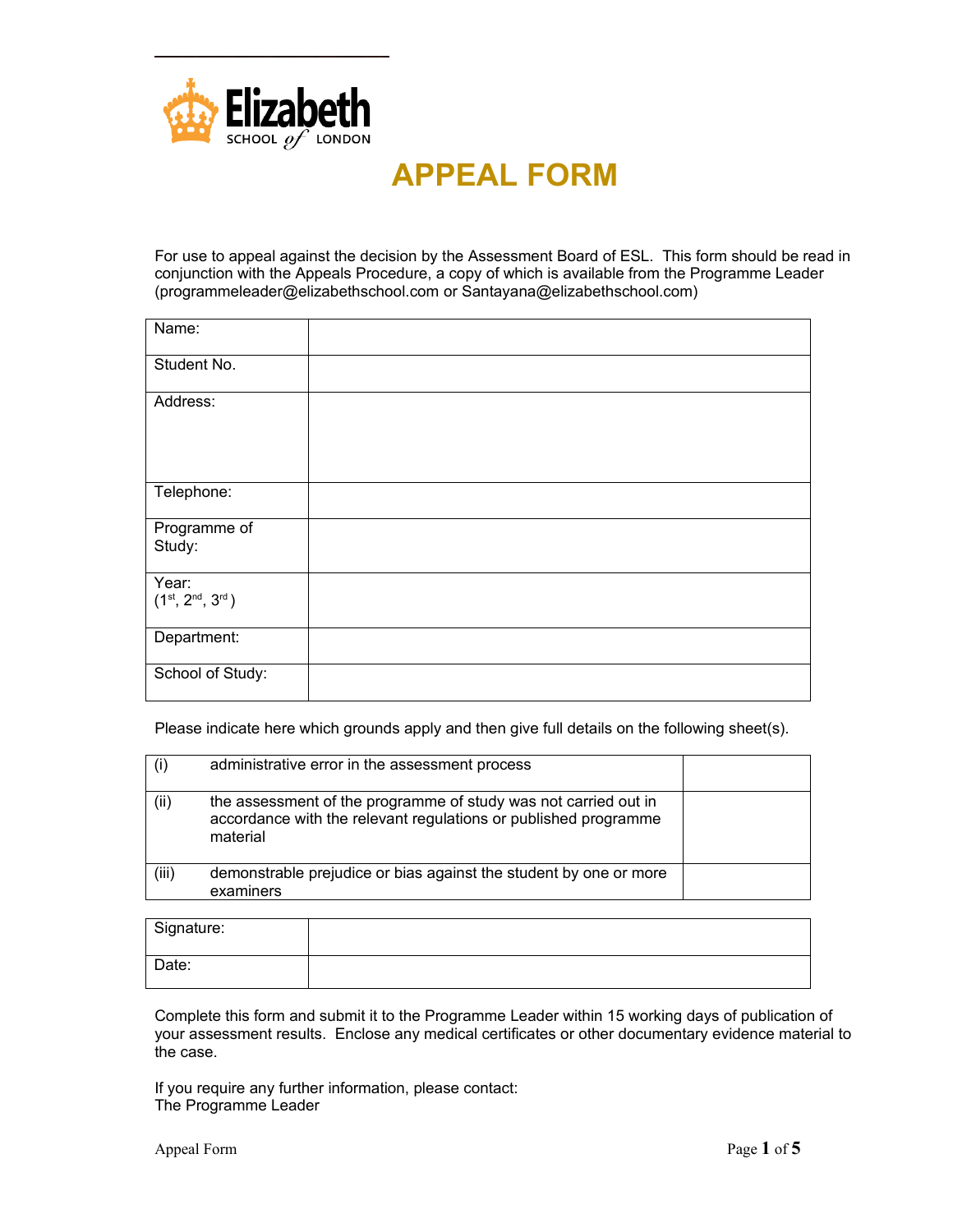Email: [programmeleader@elizabethschool.com](mailto:programmeleader@elizabethschool.com) or santayana@elizabethschool.com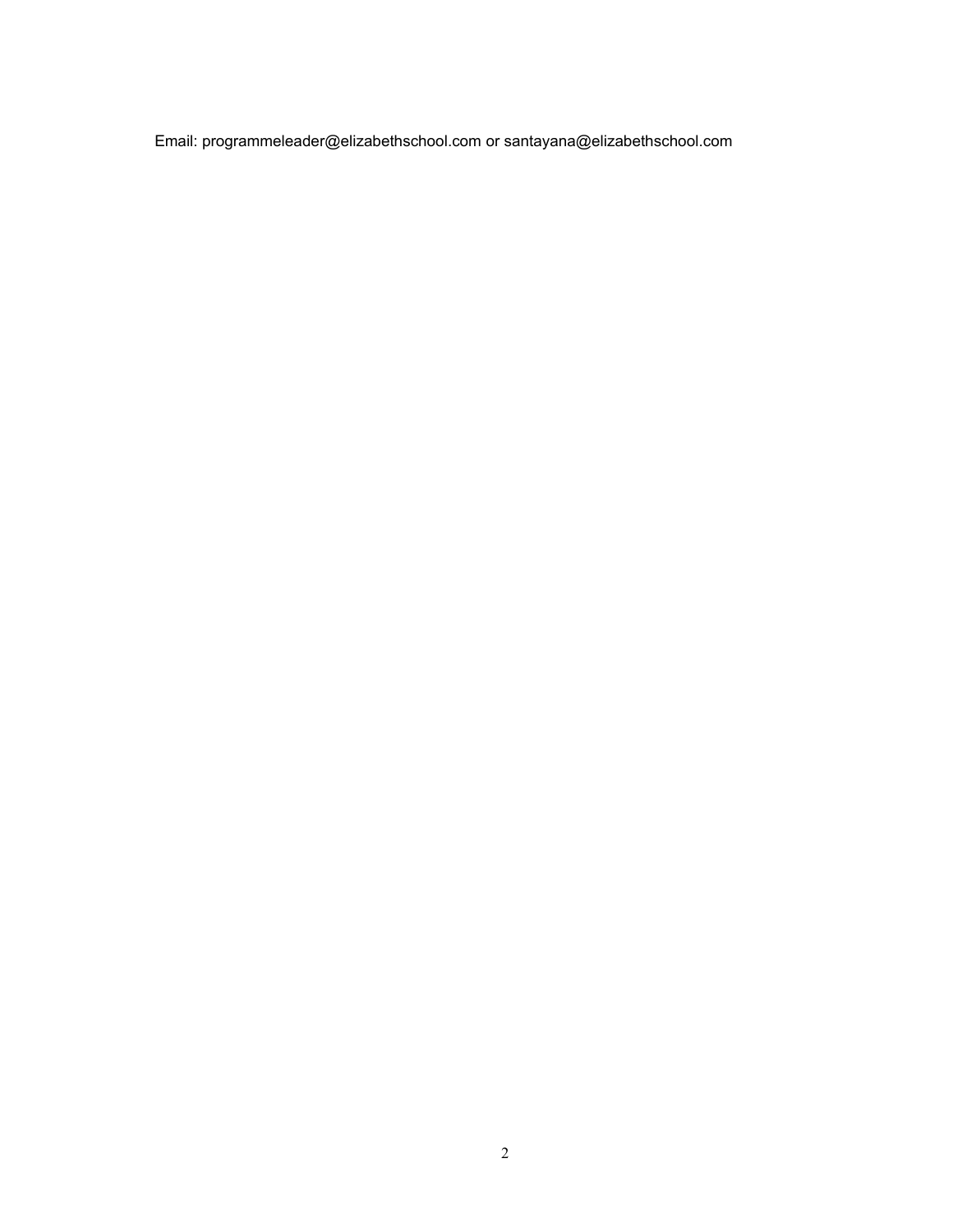## **GROUNDS FOR APPEAL – ADMINISTRATIVE ERROR IN THE ASSESSMENT PROCESS**

"That there is evidence of an administrative error in the assessment process, to the extent that the assessment outcome would likely have been different had the error not occurred".

Please give full details of grounds on which you are appealing below: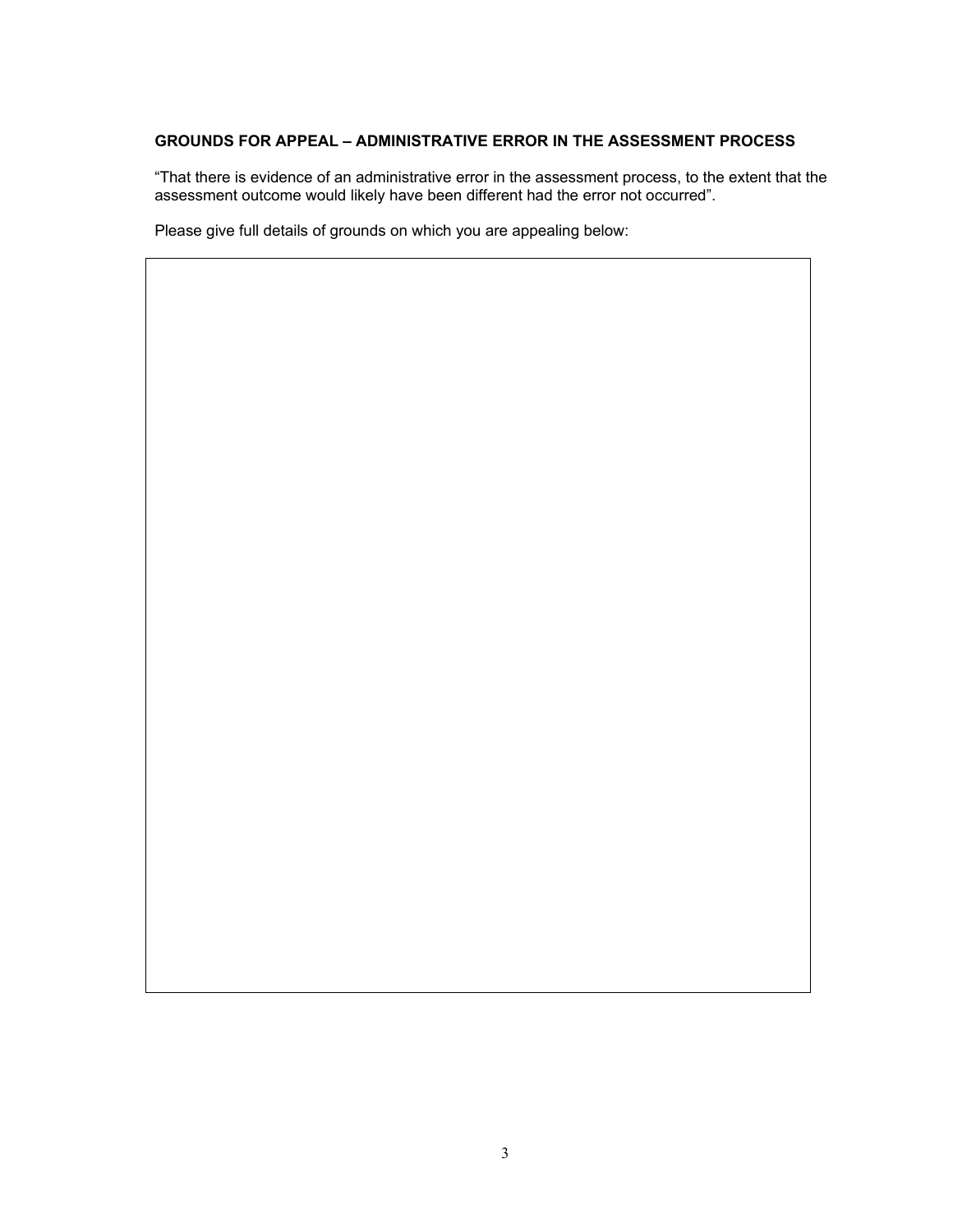## **GROUNDS FOR APPEAL – ASSESSMENT OF PROGRAMME NOT CARRIED OUT IN ACCORDANCE WITH RELEVANT REGULATIONS OR PUBLISHED PROGRAMME MATERIAL**

"That there is evidence that the assessment of the programme of study was not carried out in accordance with the relevant regulations or published programme material."

Please give full details of grounds on which you are appealing below: